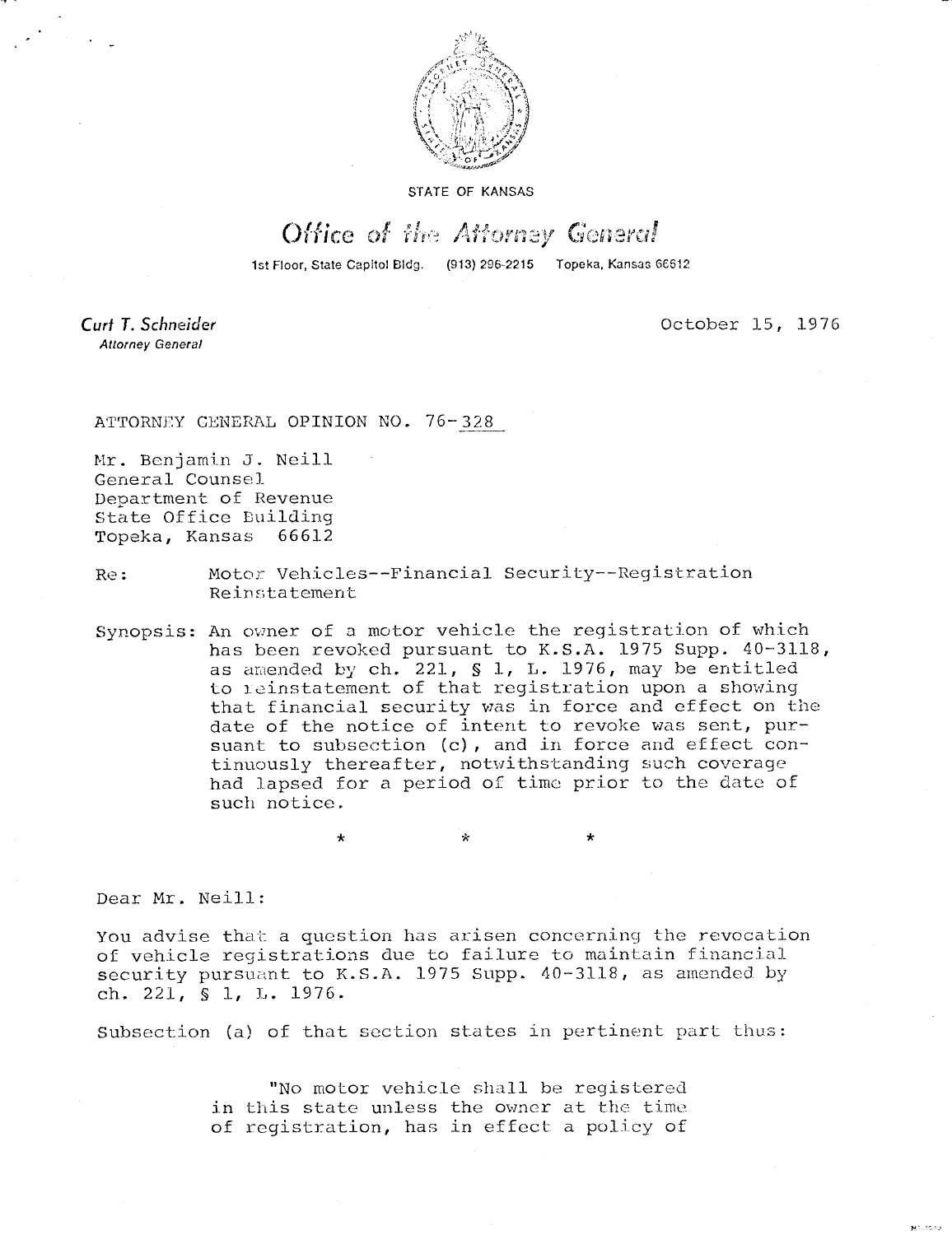Mr. Benjamin J. Neill Page Two October 15, 1976

> motor vehicle liability insurance covering such motor vehicle, as provided in this act, or is a self-insurer thereof.  $\ldots$  . [T] he term 'financial security' shall mean and include such policy or self-insurance. The director shall require that the owner certify that he or she has such financial security, and the owner of each motor vehicle registered in this state shall maintain financial security continuously throughout the period of registration."

Under subsection (c), whenever the director shall receive "prima facie evidence . . . that financial security covering any motor vehicle registered is not in effect," the director of vehicles shall notify the owner that at the end of fifteen days the registration may be revoked for a period of sixty days unless the owner demonstrates proof of financial security or requests a hearing.

Subsection (d) provides for reinstatement of registration thus:

"Whenever the registration of any motor vehicle shall be revoked pursuant to this section and the owner of such motor vehicle subsequently demonstrates to the satisfaction of the director that said owner had in effect, at the time notice was sent pursuant to subsection (c), financial security covering such motor vehicle and that financial security for such motor vehicle has been maintained continuously subsequent thereto, the director shall reinstate the registration for such motor vehicle and shall cause such owner's registration receipt and number plate to be returned. . . ."

You advise that the question has arisen whether, if there has been a lapse of financial security, the owner is entitled to reinstatement under subsection (d) if the owner demonstrates that at the time he or she received notice from the director pursuant to subsection (c), financial security was in force.

I agree with you that the apparent legislative intent was to require that financial security be in force at all times. Indeed, the requirement of continuous coverage is expressly stated in subsection (a). However, the legislature did not choose to enforce this